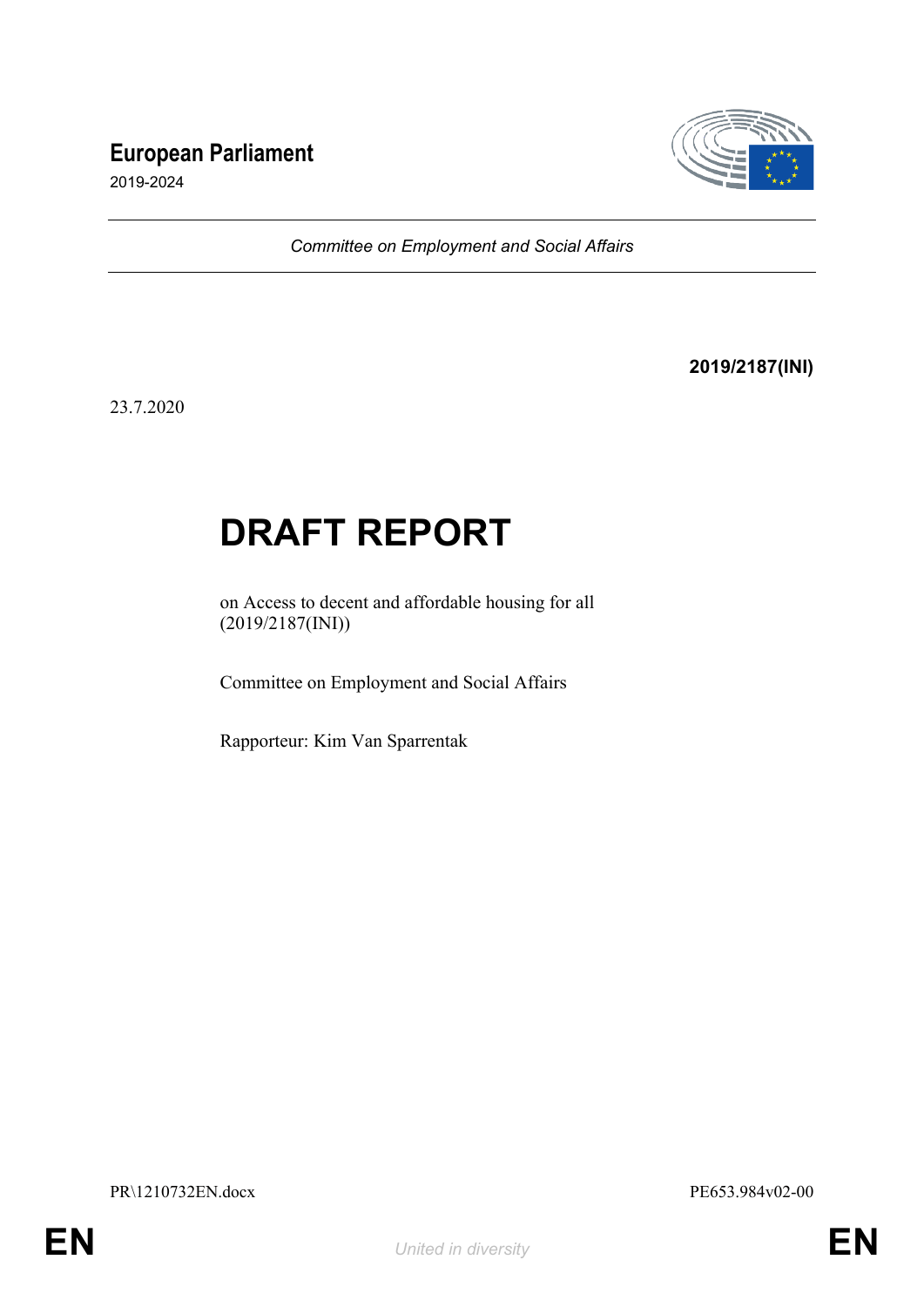PR\_INI

# **CONTENTS**

| ANNEX: LIST OF ENTITIES OR PERSONS FROM WHOM THE RAPPORTEUR HAS |  |
|-----------------------------------------------------------------|--|

**Page**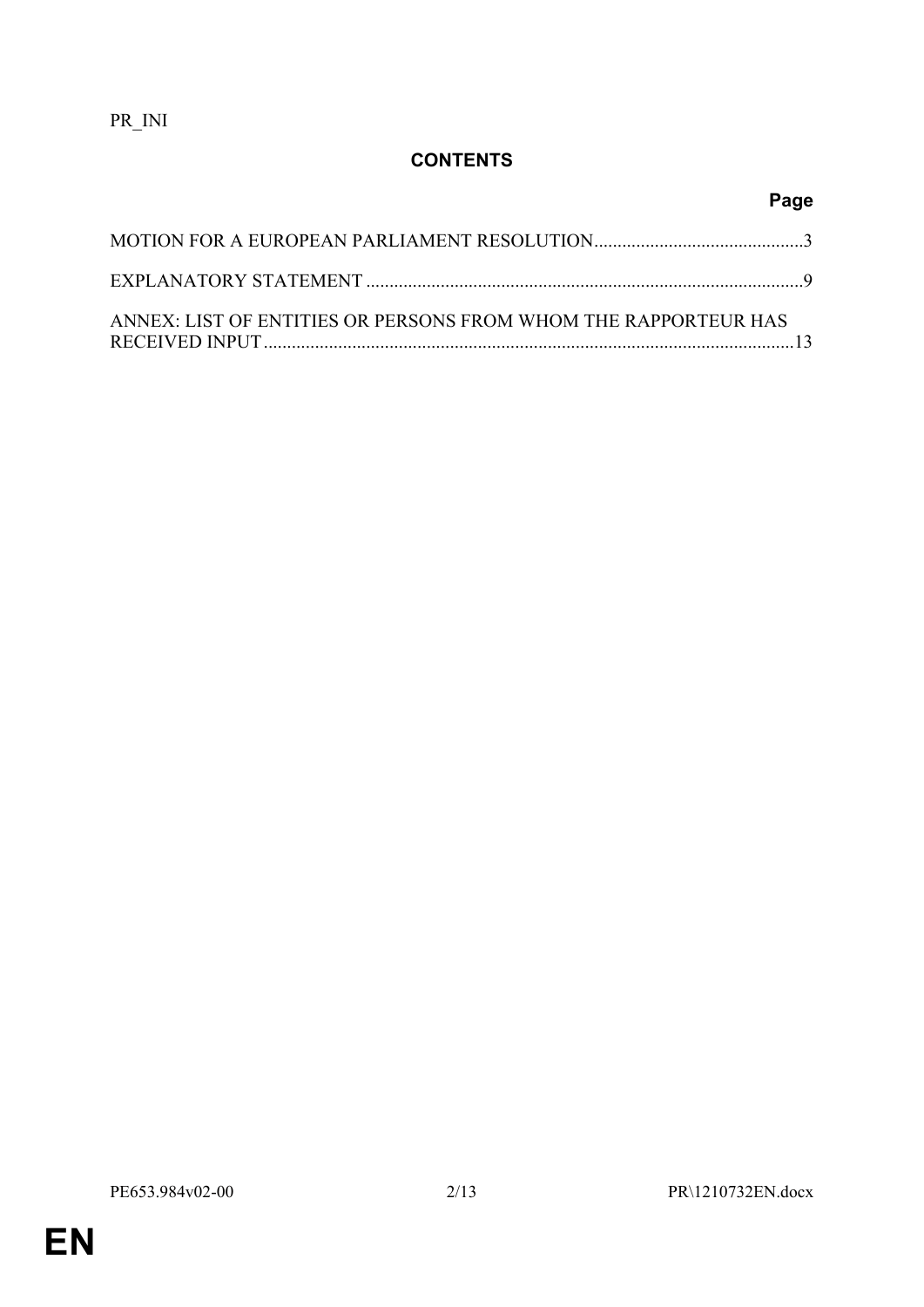### <span id="page-2-0"></span>**MOTION FOR A EUROPEAN PARLIAMENT RESOLUTION**

#### **on access to decent and affordable housing for all (2019/2187(INI))**

#### *The European Parliament*,

- having regard to the Treaty on European Union (TEU), in particular Article 3(3) thereof, and the Treaty on the Functioning of the European Union (TFEU), in particular Articles 9, 14, 148, 151, 153 and 160 thereof and Protocol 26 thereto on services of general interest,
- having regard to the Charter of Fundamental Rights of the European Union, in particular Title IV (Solidarity) thereof,
- having regard to the UN Convention on the Rights of Persons with Disabilities,
- having regard to the concluding observations of the UN Committee on the Rights of Persons with Disabilities of September 2015 on the initial report of the European Union to the Committee of June 2014,
- having regard to the Sustainable Development Goals (SDGs) adopted by world leaders in September 2015 and endorsed by the Council, which voiced its commitment to their implementation, and in particular SDG 11 on sustainable cities and communities calling for specific targets for 2030 to ensure access for all to adequate, safe and affordable housing and basic services and upgrade slums and to enhance inclusive and sustainable urbanisation and capacity for participatory, integrated and sustainable human settlement planning and management in all countries,
- having regard to the Geneva UN Charter on Sustainable Housing and its aim to 'ensure access to decent, adequate, affordable and healthy housing for all'<sup>1</sup>,
- having regard to the European Pillar of Social Rights proclaimed by the European Council, the European Parliament and the European Commission in November 2017, and in particular its principles 19, 'Housing and assistance for the homeless', and 20, 'Access to essential services',
- having regard to the revised European Social Charter, and in particular to Article 30 on the right to protection against poverty and social exclusion, Article 31 on the right to housing, and Article 16 on the right of the family to social, legal and economic protection,
- having regard to the Action Plan of the EU Urban Agenda Housing Partnership of 2018<sup>2</sup> ,

<sup>&</sup>lt;sup>1</sup> https://www.unece.org/fileadmin/DAM/hlm/charter/Language\_versions/ENG\_Geneva\_UN\_Charter.pdf 2

https://ec.europa.eu/futurium/en/system/files/ged/final\_action\_plan\_euua\_housing\_partnership\_december\_2018\_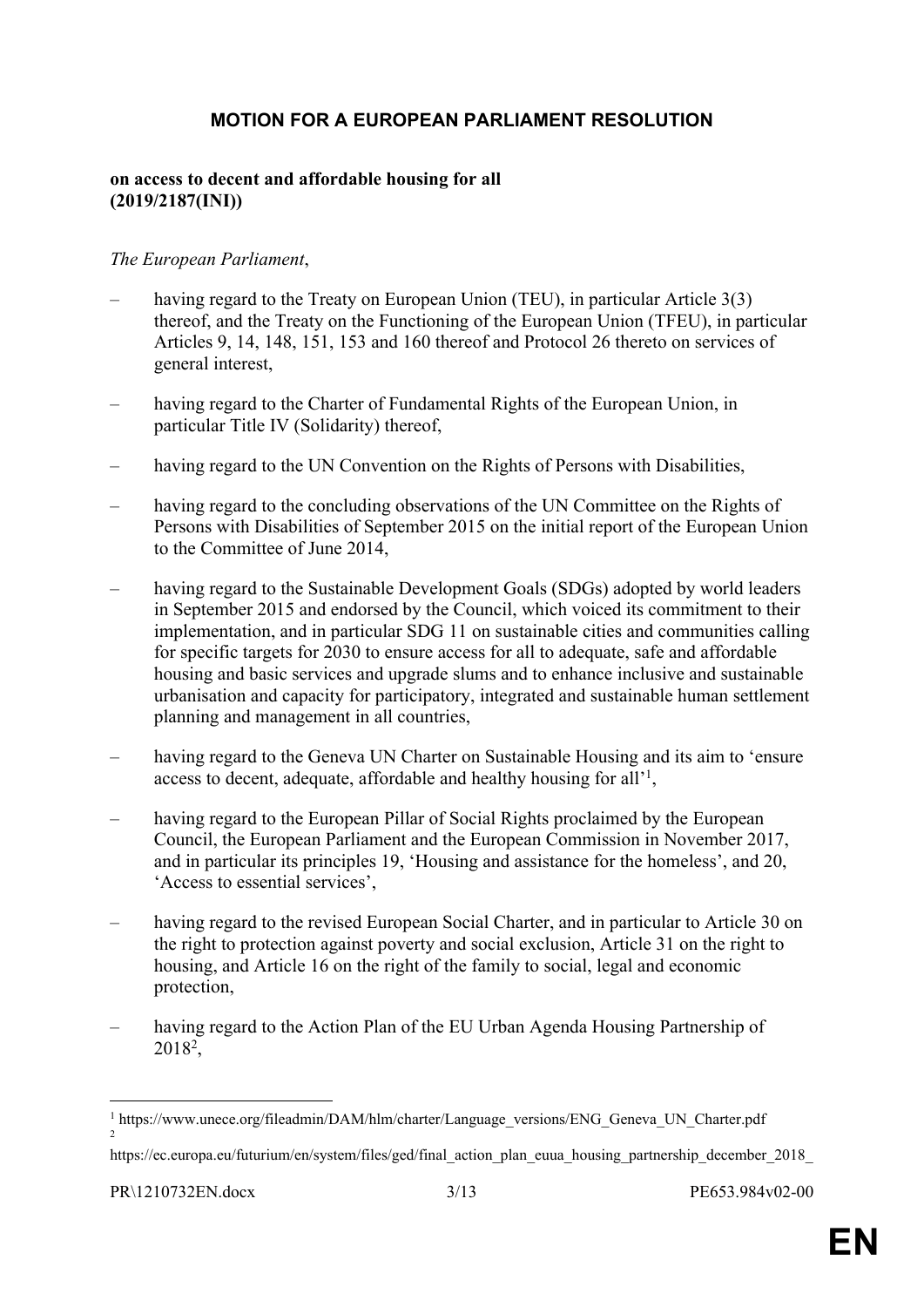- having regard to the report of the High-Level Taskforce on Investing in Social Infrastructure in Europe 2018<sup>3</sup> ,
- having regard to the opinion of the Committee of the Regions of 2017, 'Towards a European Agenda for Housing'<sup>4</sup> ,
- having regard to the statement by Eurocities of 2016 on state aid and local public services<sup>5</sup>,
- having regard to the final communiqué of the 19th informal meeting of the EU housing ministers held on 9 and 10 December 2013<sup>6</sup>,
- having regard to the resolution of 2014 of the mayors of big European cities on the right to housing<sup>7</sup>,
- having regard to the Commission staff working document of 26 April 2017 entitled 'Taking stock of the 2013 Recommendation on "Investing in children: breaking the cycle of disadvantage"' (SWD(2017)0258),
- having regard to the Commission's Social Investment Package of 2013,
- having regard to the Commission recommendation of 20 February 2013 on 'Investing in children: breaking the cycle of disadvantage' (2013/112/EU),
- having regard to the Commission communication of 5 April 2011 entitled 'An EU Framework for Roma integration strategies up to 2020' (COM(2011)0173) and to the subsequent implementation and evaluation reports,
- having regard to its legislative resolution of 10 July 2020 on the proposal for a Council decision on guidelines for the employment policies of the Member States<sup>8</sup>,
- having regard to its resolution of 10 October 2019 on employment and social policies of the euro area<sup>9</sup>,
- having regard to its resolution of 13 March 2019 on 'European Semester for economic policy coordination: Employment and Social Aspects in the Annual Growth Survey 2019'<sup>10</sup> ,
- having regard to its resolution of 30 November 2017 on implementation of the

5

<sup>1.</sup>pdf

<sup>&</sup>lt;sup>3</sup> Report of the High-Level Task Force on Investing in Social Infrastructure in Europe: 'Boosting Investment in Social Infrastructure in Europe' by Lieve Fransen, Gino del Bufalo and Edoardo Reviglio (January 2018). 4 https://dmsearch.cor.europa.eu/search/opinion

http://nws.eurocities.eu/MediaShell/media/EUROCITIES%20statement%20on%20state%20aid%20and%20local %20public%20%20services\_16%2001%202016%20final.pdf

<sup>6</sup> http://www.iut.nu/wp-content/uploads/2017/07/Housing-Ministers%C2%B4-Communiqu%C3%A9.pdf

<sup>7</sup> https://www.eesc.europa.eu/resources/docs/resolution-for-social-housing-in-europe.pdf

<sup>8</sup> Texts adopted, P9\_TA(2020)0194.

<sup>&</sup>lt;sup>9</sup> Texts adopted, P9 TA(2019)0033.

<sup>&</sup>lt;sup>10</sup> Texts adopted, P8 TA(2019)0202.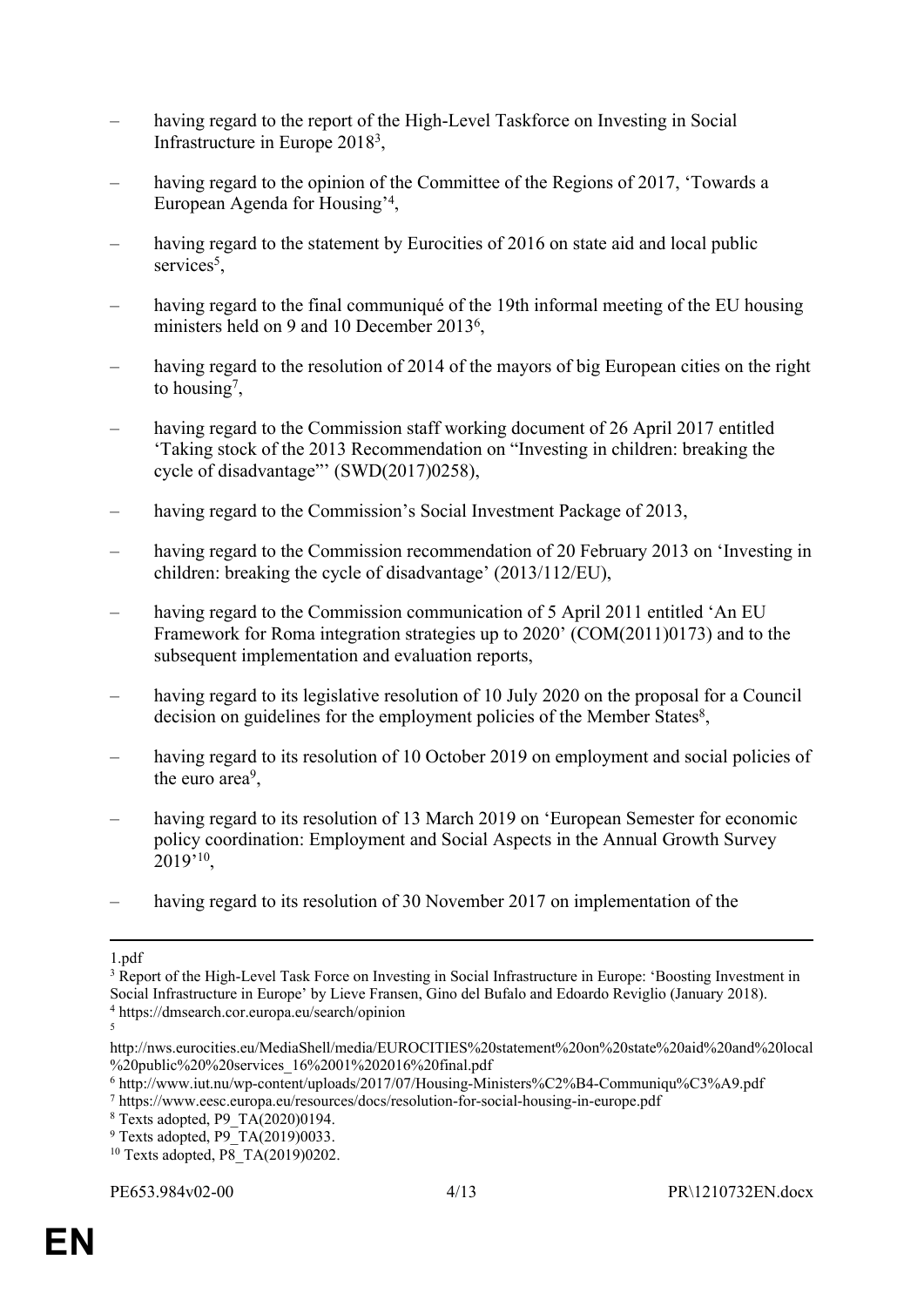European Disability Strategy<sup>11</sup>,

- having regard to its resolution of 16 November 2017 on combating inequalities as a lever to boost job creation and growth $12$ ,
- having regard to its resolution of 24 October 2017 on minimum income policies as a tool for fighting poverty<sup>13</sup>,
- having regard to its resolution of 7 July 2016 on the implementation of the UN Convention on the Rights of Persons with Disabilities (CRPD), with special regard to the Concluding Observations of the UN CRPD Committee<sup>14</sup>,
- having regard to its resolution of 5 July 2016 on 'Refugees: social inclusion and integration into the labour market'<sup>15</sup> ,
- having regard to its resolution of 26 May 2016 on poverty: a gender perspective<sup>16</sup>,
- having regard to its resolution of 14 April 2016 on meeting the antipoverty target in the light of increasing household costs<sup>17</sup>,
- having regard to its resolution of 24 November 2015 on reducing inequalities with a special focus on child poverty<sup>18</sup>,
- having regard to its resolution of 24 November 2015 on cohesion policy and marginalised communities<sup>19</sup>,
- having regard to its resolution of 11 June 2013 on social housing in the European Union<sup>20</sup>,
- having regard to Rule 54 of its Rules of Procedure,
- having regard to the report of the Committee on Employment and Social Affairs (A9-0000/2020),
- A. whereas access to housing is a fundamental right that must be seen as a precondition for the exercise of, and for access to, other fundamental rights and for a life in conditions of human dignity;
- B. whereas growing numbers of people living in the EU in low or medium income brackets face affordability limits, an excessive housing cost burden and unhealthy, low-quality, energy-inefficient or overcrowded housing situations, or are homeless or at risk of

<sup>11</sup> OJ C 356, 4.10.2018, p. 110.

<sup>12</sup>.OJ C 356, 4.10.2018, p. 89.

<sup>13</sup> OJ C 346, 27.9.2018, p. 156.

<sup>14</sup> OJ C 101, 16.3.2018, p. 138.

<sup>15</sup> OJ C 101, 16.3.2018, p. 2.

<sup>16</sup> OJ C 76, 28.2.2018, p. 93.

<sup>17</sup> OJ C 58, 15.2.2018, p. 192.

<sup>18</sup> OJ C 366, 21.10.2017, p. 19.

<sup>19</sup> OJ C 366, 21.10.2017, p. 31. 20 OJ C 65, 19.2.2016, p. 40.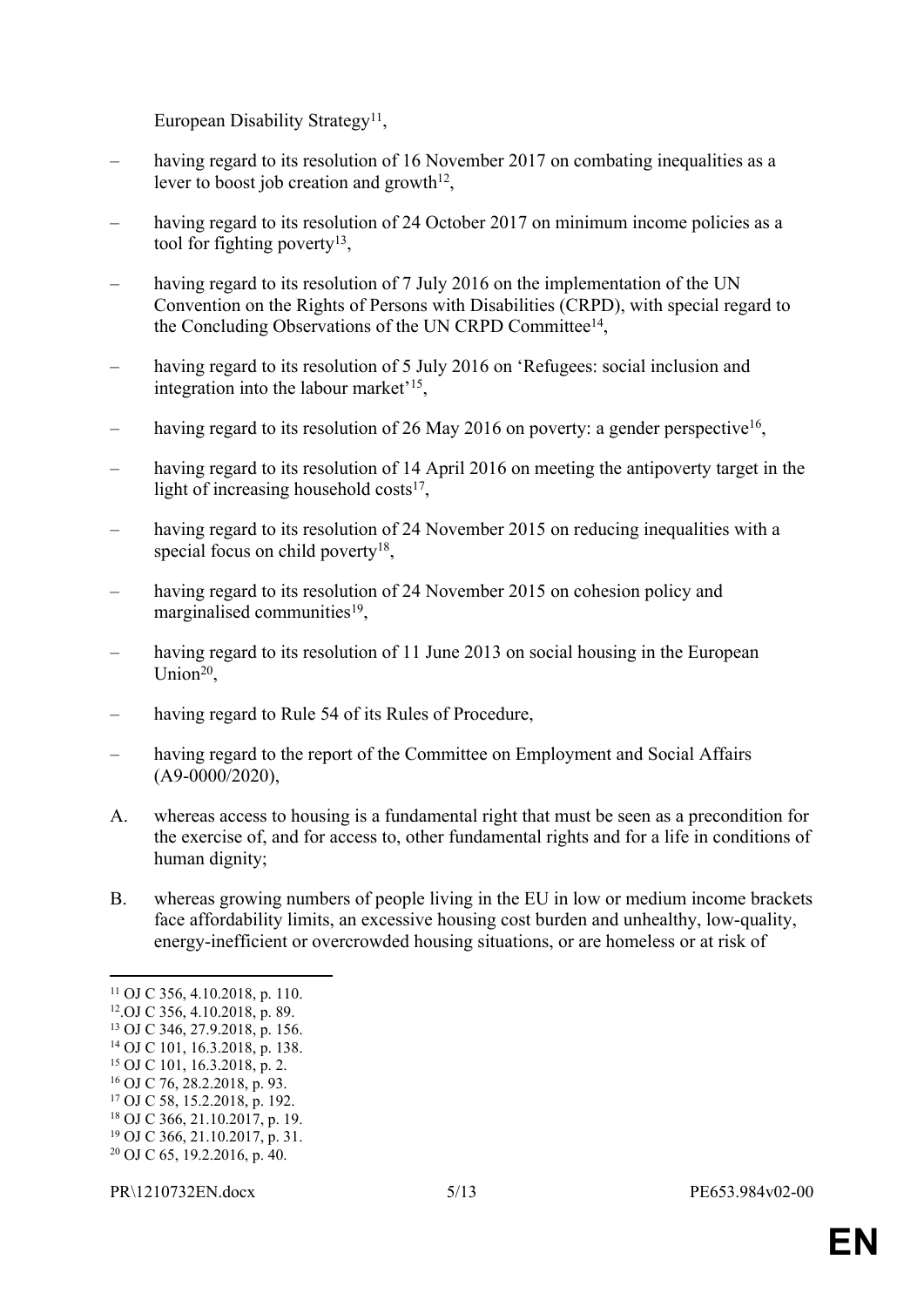eviction;

- C. whereas the COVID-19 crisis has aggravated housing insecurity, overindebtedness, and the risk of eviction and homelessness;
- D. whereas the European Pillar of Social Rights (EPSR) addresses in its Principle 19 the issues of housing assistance and homelessness;
- E. whereas there is a shortage of social, affordable and accessible housing;
- F. whereas inadequate housing conditions negatively affect not only people's health, wellbeing, and quality of life but also their access to employment and to other economic and social services;
- G. whereas in defining and implementing its policies and activities, the European Union aims to combat discrimination based on sex, racial or ethnic origin, religion or belief, disability, age or sexual orientation;

#### **Achieving adequate, energy-efficient and healthy housing**

- 1. Calls on the Commission and the Member States to ensure access for all to decent housing, including clean and high-quality drinking water and adequate and equitable sanitation and hygiene, and to affordable, reliable and sustainable energy, hence contributing to eradicating poverty in all its forms; reaffirms its call for EU-wide action for a winter heating disconnection moratorium; calls on the Member States to meet the standards laid down by the World Health Organization (WHO) for adequate housing temperature; demands that the revision of the air quality regulation be aligned with WHO standards:
- 2. Calls on the Commission to prioritise emissions reductions through housing renovation in the social housing sector and for worst performing buildings in the Renovation Wave, while tackling inadequate housing and housing accessibility and eliminating energy poverty in order to ensure a socially just transition to a climate-neutral economy that leaves no one behind; stresses, therefore, that tenants and owner-occupiers should be fully informed and involved in renovation projects and should not see overall costs increase because of them;
- 3. Calls on the Commission to prioritise the Renovation Wave within the Multiannual Financial Framework and Next Generation EU, placing people in vulnerable situations at the centre of the recovery policies, and to ensure equal access to renovation projects for all; calls on the Member States to prioritise renovation in their recovery and resilience plans in order to contribute to achieving deep renovation of 3 % of the European building stock per year;

#### **Combating homelessness and fighting discrimination**

4. Calls for an EU-level goal of ending homelessness by 2030; calls on the Commission to take stronger action to support Member States in reducing and eradicating homelessness as a priority in the context of the action plan on the EPSR; calls on the Commission to propose an EU framework for national homelessness strategies; calls on the Member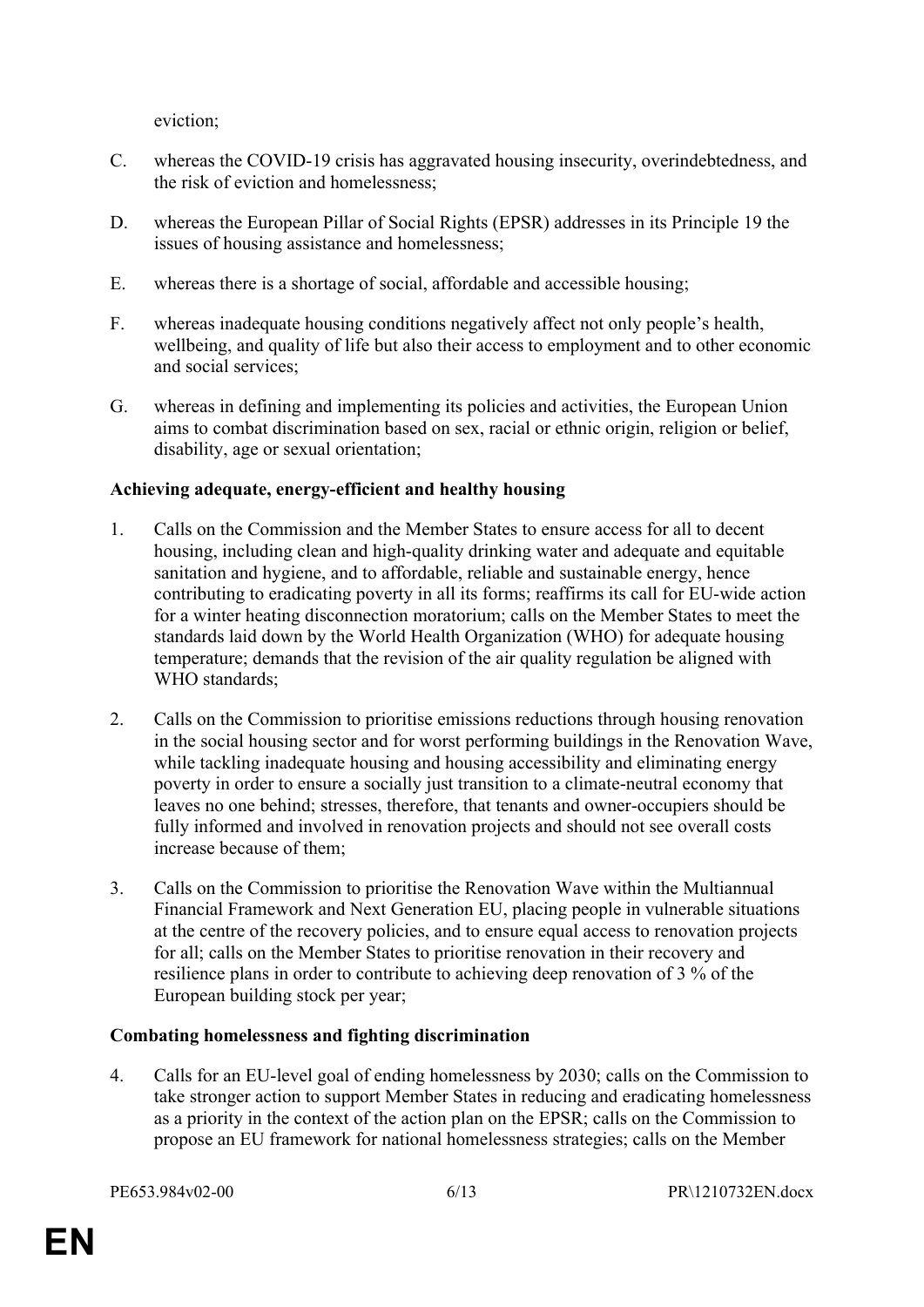States to prioritise the provision of permanent housing to homeless people; stresses the importance of reliable data collection on homelessness;

- 5. Reiterates its call for an end to the criminalisation of homeless people;
- 6. Calls on the Member States to ensure that exceptional measures to prevent homelessness and protect homeless people in the context of the COVID-19 crisis are maintained as long as needed and are followed up with adequate and permanent solutions;
- 7. Calls for a comprehensive and integrated anti-poverty strategy with a designated poverty reduction target, including for child poverty; calls for a European framework for minimum income schemes;
- 8. Calls on the Member States to ensure equal access to housing for all and safeguard nondiscrimination on all grounds stipulated in Article 21 of the EU Charter of Fundamental Rights; calls on the Commission and the Member States to ensure the implementation of the Charter as well as of the Racial Equality Directive; calls on the Council to swiftly adopt the horizontal anti-discrimination directive; calls on the Commission to launch infringement procedures against Member States which do not enforce EU antidiscrimination legislation or which criminalise the homeless;
- 9. Notes with deep concern that the living conditions of Roma continue to be extremely worrying; calls on the Member States to promote spatial desegregation and engage Roma beneficiaries in housing projects, to prevent forced evictions, and to provide halting sites for non-sedentary Roma; emphasises the urgent need for public investment in this regard;

#### **An integrated approach to social, public and affordable housing at EU level**

- 10. Recalls that EU policies, funding programmes and financing instruments have a great impact on housing markets and citizens' lives; calls on the Commission to develop an integrated strategy for social, public and affordable housing at EU level to ensure the provision of safe, accessible and affordable quality housing for all;
- 11. Welcomes the inclusion of housing affordability in the European Semester; urges the Commission to ensure that all country-specific recommendations contribute positively to the implementation of the principles of the EPSR; stresses the need to refine the House Price Index indicator and to set the reference threshold for the housing cost overburden rate at no higher than 25 % of the disposable income of a household;
- 12. Urges the Commission to provide more accurate data on housing markets, including at subnational level, through Eurostat (European Statistics on Income and Living Conditions (EU-SILC));

#### **Ensuring security of tenure and inclusive housing markets**

13. Calls on the Member States and regional and local authorities to put in place legal provisions to protect tenants and owner-occupiers from eviction and to ensure security of tenure by favouring long-term rental contracts as the default option, together with

PR\1210732EN.docx 7/13 PE653.984v02-00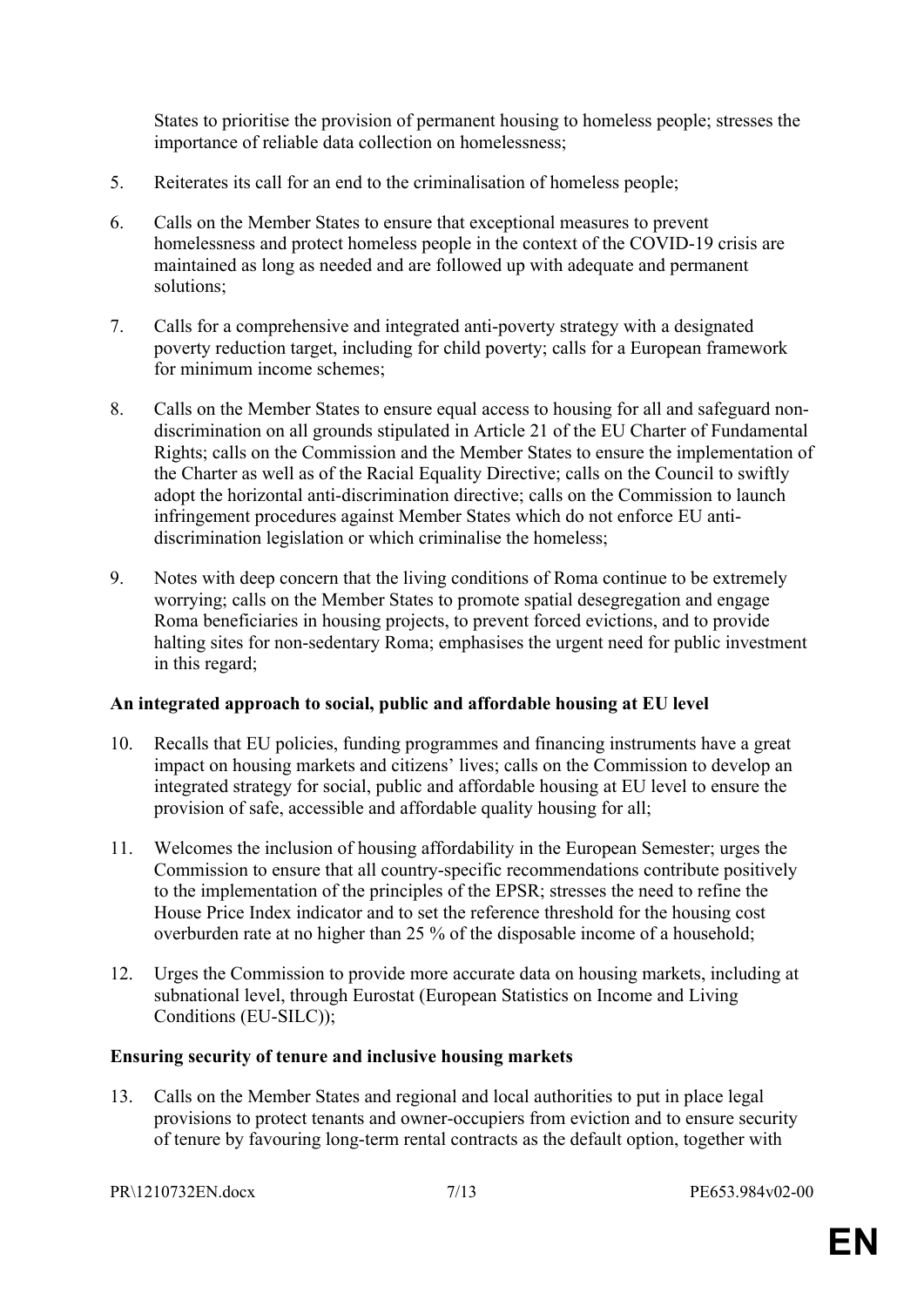rent transparency and rent control measures;

- 14. Invites the Member States to pursue housing policies that are based on the principle of neutrality between home ownership, private rented accommodation and rented social housing; calls on the Commission to respect this principle in the European Semester;
- 15. Notes with concern the increased financialisation of the housing market, in particular in cities, whereby investors treat housing as a tradable asset rather than a human right; calls on the Commission to assess the contribution of EU policies and regulations to financialisation of the housing market and the ability of national and local authorities to ensure the right to housing and, where appropriate, to put forward legislative proposals to counter financialisation of the housing market by mid-2021; calls on the Member States and local authorities to put in place taxation measures to counter speculative investment, and to develop urban and rural planning policies that favour affordable housing, social mix and social cohesion;
- 16. Points out that the expansive growth of short-term holiday rental is extracting housing from the market and driving up prices, and has a negative impact on liveability; calls on the Commission to set up a regulatory framework for short-term accommodation rental that gives wide discretion to national and local authorities to define proportionate rules for hospitality services; urges the Commission to include in the Digital Services Act a proposal for mandatory information-sharing obligations for platforms in the short-term accommodation rental market, in line with data protection rules;

#### **Investing in social, public, affordable and energy-efficient housing**

- 17. Calls on the Commission and the Member States to close the investment gap for affordable housing as a matter of priority; calls in this regard for a reform of the Stability and Growth Pact allowing for increased fiscal space for sustainable public investments, in particular in affordable housing; calls, furthermore, for a harmonised accounting for amortisation methodology for affordable housing investments;
- 18. Urges the Commission to adapt the target group definition of social and publicly funded housing in the rules on services of general economic interest, so as to allow national, regional and local authorities to support housing for all groups whose needs for decent and affordable housing cannot be met within market conditions, while also ensuring that funding is not steered away from the most disadvantaged, in order to unblock investment and ensure affordable housing, create socially diverse neighbourhoods and enhance social cohesion;
- 19. Calls on the Commission and the Member States to further increase investment in the EU in affordable and energy-efficient social housing and in tackling homelessness and housing exclusion, through the European Regional Development Fund, the Just Transition Fund, InvestEU, ESF+, Horizon Europe and Next Generation EU, and to ensure greater synergies between those instruments;
- 20. Instructs its President to forward this resolution to the Council and the Commission.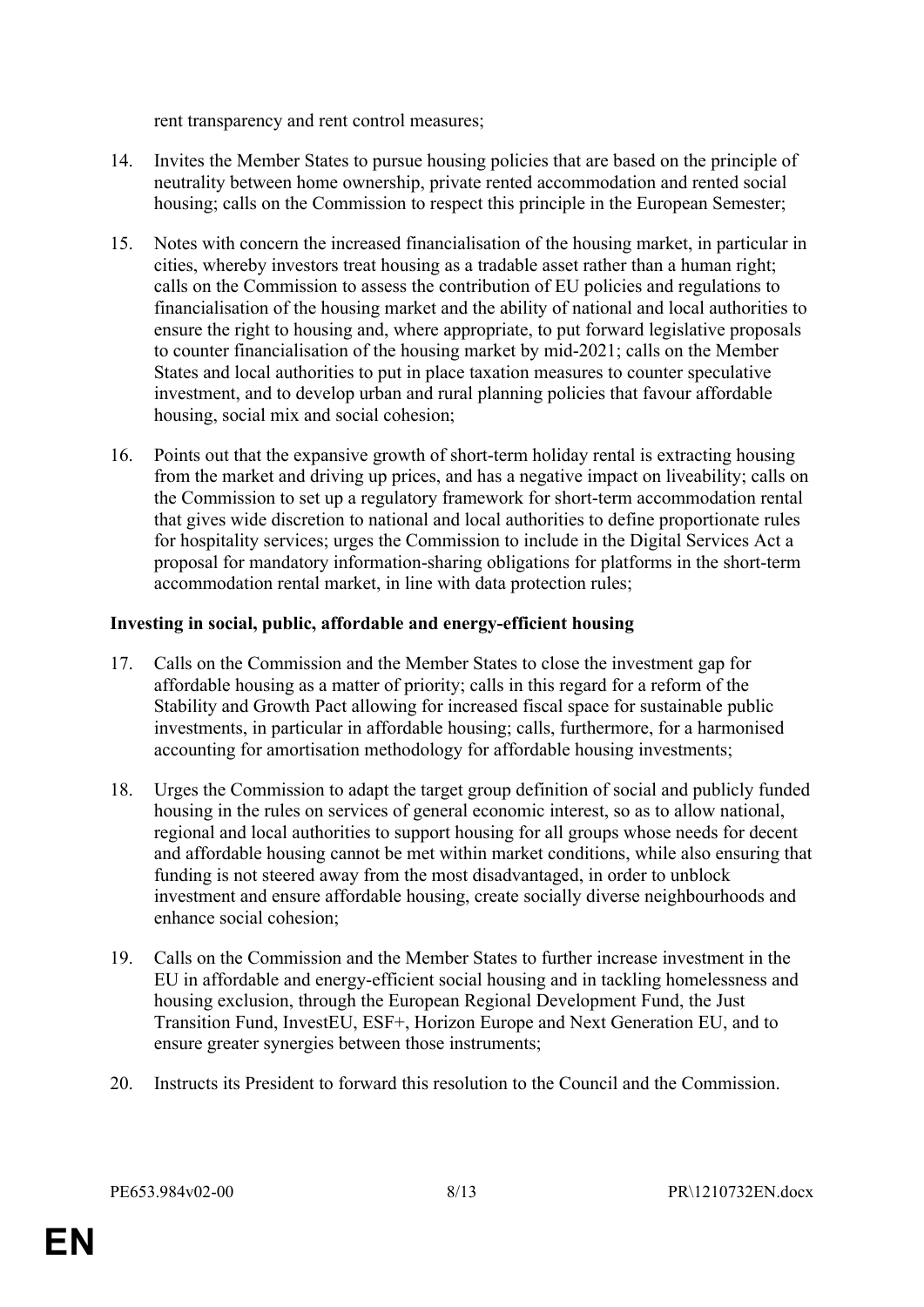## <span id="page-8-0"></span>**EXPLANATORY STATEMENT**

Already before the pandemic it had become clear that there is a clear lack of adequate and affordable housing in Europe. Many Europeans are living in unhealthy, low quality, energypoor, or overcrowded spaces; or worse, facing eviction or homelessness. There are 80 million people in the EU overburdened by housing costs and some 10% of the EU-28 population spent 40% or more of their income on housing, including a quarter of those paying private sector market rents. The housing cost overburden is significantly higher among the EU population at risk of poverty and low income households. Eurostat shows that 4% of the EU population experienced severe housing deprivation in 2017<sup>1</sup> . Housing deprivation is at the heart of poverty and social exclusion and closely linked with unemployment.

The affordability crisis is foremost an urban phenomenon, while rural areas face their own problems regarding housing such as depopulation. The situation differs greatly between different regions in Europe and a great variety of local, regional and national housing solutions exists. In Southern and Eastern Member States social, public and cooperative housing is less prevalent and the security of tenure is a lot less ensured through housing policies and regulations. This needs specific attention.

With sheltering in place being the cornerstone of the fight against Covid-19, it has become even more clear that the fundamental right to live in an affordable, adequate and healthy home with access to services, shops and outdoor space should be guaranteed to everybody. The European Pillar of Social Rights (EPSR) recognises the right to social housing and housing assistance for those in need, the right to adequate shelter and services to the homeless and recognises the need of protection against eviction of vulnerable people. The rights enshrined in the Pillar now need to be turned into reality and the report provides ample proposals for this.

#### **Achieving adequate, energy-efficient and healthy housing**

In the EU, 21,7% of the low income population lives in a dwelling with a leaking roof, damp walls, floors or foundation, or rot in window frames or floor. Housing quality problems are more widespread in Central and Eastern European Member States where in some countries around 15 % of low-income households lack even basic sanitary facilities.<sup>2</sup> It is also estimated that more than 50 million households in the European Union are experiencing energy poverty. Ensuring access to healthy, adequate, energy-efficient and affordable housing is a core element of any antipoverty strategy. Moreover, for every  $\epsilon$ 3 invested in improving housing conditions,  $E2$  would come back in savings in one year.<sup>3</sup>

This is why the Renovation Wave should serve a triple goal of tackling the climate emergency, improving housing conditions and kick-starting the economy whilst ensuring a just transition that leaves no one behind. Investment in renovation and affordable housing can be an important cornerstone of an economic recovery that puts the Green Deal at its core. It would be a countercyclical intervention with a huge job-creating and energy-saving potential. The Renovation Wave should be strongly supported by the MFF and Next Generation EU and Member States should prioritise renovation in their recovery and resilience plans. This should

<sup>1</sup> Eurostat EU-SILC.

<sup>2</sup> Eurostat EU-SILC.

<sup>&</sup>lt;sup>3</sup> Eurofound (2016), Inadequate housing in Europe: Costs and consequences, Publications Office of the European Union, Luxembourg.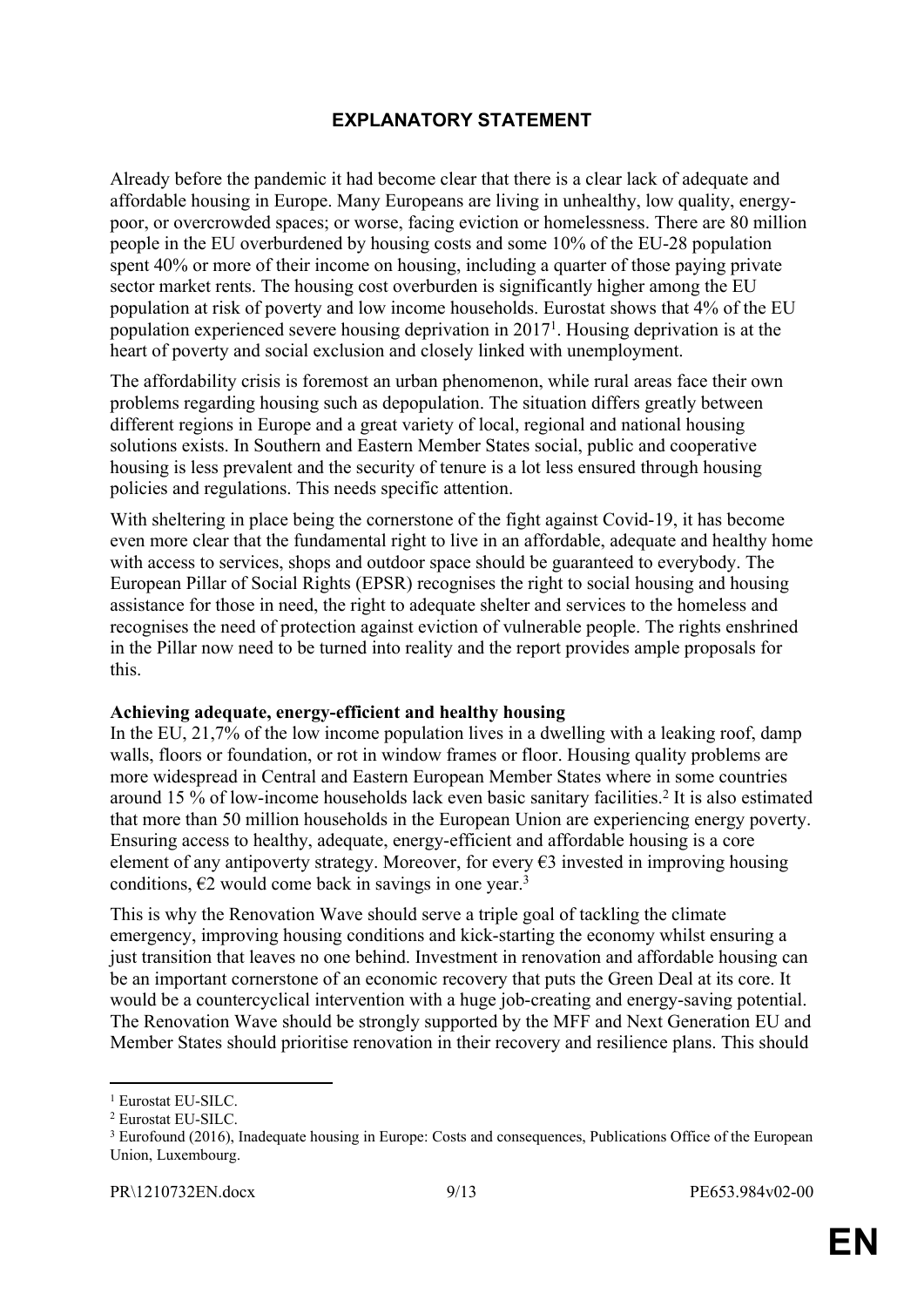contribute to achieving deep renovation of 3% of the European building stock, per year.

#### **Combatting homelessness and fighting discrimination**

Homelessness is on the rise in the European Union: 24 Member States report that homelessness has increased over the last decade<sup>4</sup>. Finland is the only MS where homelessness has declined. At least 700,000 people are sleeping rough on any given night in the EU, 70% more than a decade ago<sup>5</sup>.

The COVID19 crisis and the subsequent lockdown has shown that we can shelter and house homeless people and stop evictions when there is the political will. Emergency measures taken by governments to protect homeless people in the context of COVID19 must be maintained as long as needed and be followed up with adequate, permanent solutions.

The European Pillar of Social Rights has given a strong mandate to the European Commission to act and Commissioner Schmit has on several occasions, including in the Plenary of the European Parliament, underlined the importance of taking action against homelessness. The European Union can act as a moral beacon and based on its values declare together with the key stakeholders the goal to eradicate homelessness in the European Union by 2030 and thereby also contribute to achieving the Sustainable Development Goals in Europe.

Combatting homelessness is not an insurmountable task. Member States need to develop national homelessness strategies that combine preventive and reactive measures and put central emphasis on the provision of permanent housing to homeless people. The criminalization of homeless people and discriminatory practices used to prevent them from accessing social services and shelter that we are witnessing in several Member States are unacceptable. The Commission should not turn a blind eye and challenge these measures.

It is high time to ensure equal treatment for all and non-discrimination in the search for affordable housing. Housing is a basic right for everyone, but not everyone has equal access at this moment. The Black Lives Matter protests following the death of George Floyd have also turned the spotlight on racial discrimination in the EU, with strong evidence regarding its prevalence in the housing field. The Fundamental Rights Agency's report 'Being Black in the EU' pointed out that one in five respondents of African descent (21 %) felt racially discriminated against in access to housing and that one in two respondents live in overcrowded housing (45 %), compared to 17 % of the general population in the EU-28.<sup>6</sup>

At the same time, the conditions of Roma continue to be extremely worrying with many often living in segregated settlements characterised by substandard living conditions. Forced evictions and spatial segregation need to be stopped. In a political climate where LGBTI people's rights are being put under pressure, it is important to stand up for them, also when it comes to housing. According to the Fundamental Rights Agency LGBTI Survey II, of EU respondents, 14% of lesbian women, 8% of bisexual women, 6% of bisexual men, 10% of gay men, 20% of intersex people and 21% of trans people experienced discrimination when trying to rent or buy housing in the last 12 months<sup>7</sup>. We also see that lack of affordable and accessible housing means that many persons with disabilities and older persons are practically

Discrimination Survey Being Black in the EU, Publications Office of the European Union, Luxemburg. <sup>7</sup> European Union Agency for Fundamental Rights (2020), EU LGBTI Survey II, Publications Office of the European Union, Luxemburg.

<sup>4</sup> Baptista, I and Marlier, E (2019) Fighting homelessness and housing exclusion in Europe: A study of national policies, European Commission/European Social Policy Network.

<sup>5</sup> FEANTSA (2019), Fourth Overview of Housing Exclusion in Europe.

<sup>6</sup> European Union Agency for Fundamental Rights (2018), Second European Union Minorities and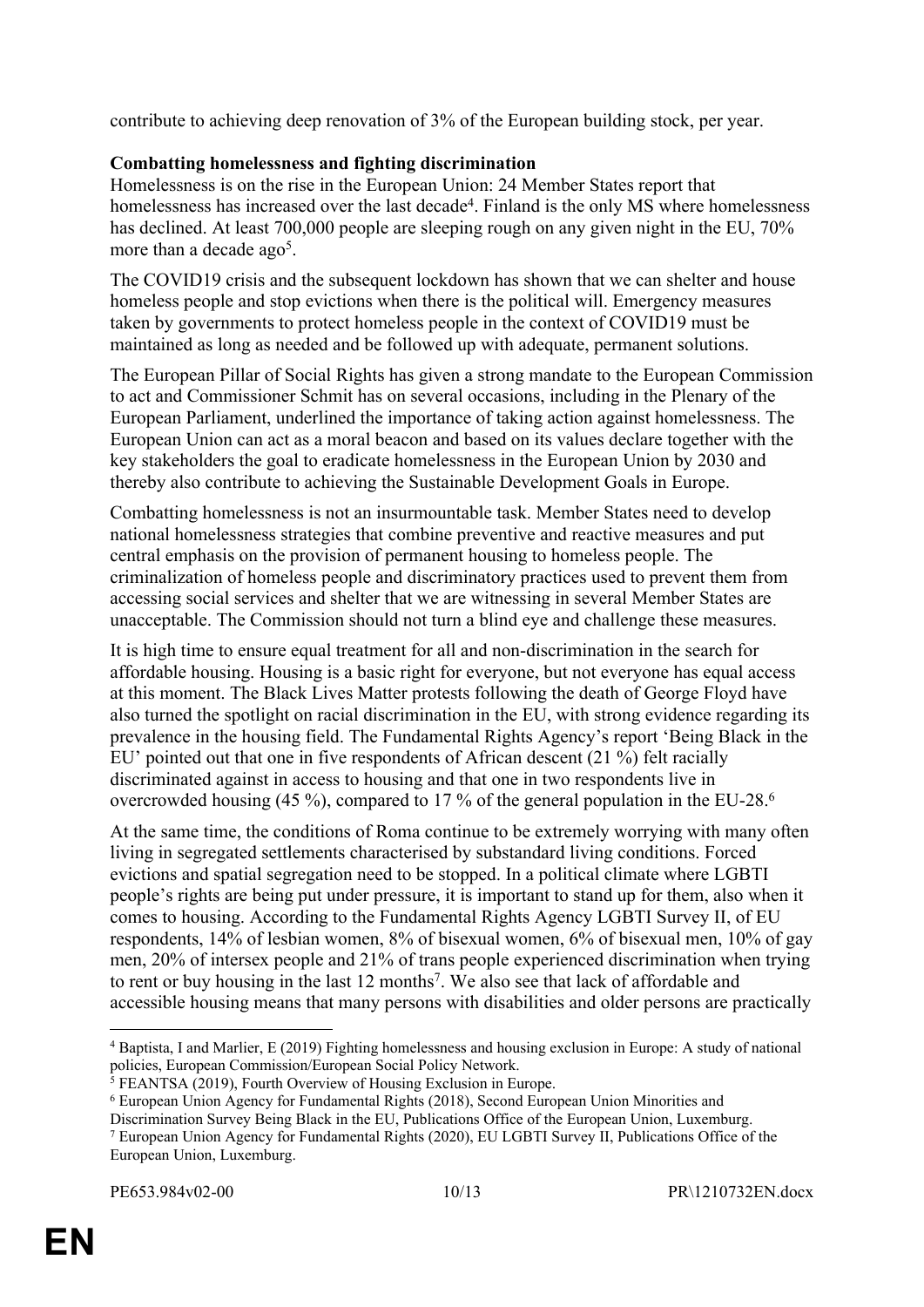"prisoners" in their own homes. It also means that they might have to move to institutions and cannot stay in their own homes even if they wanted to.

#### **Social, public and affordable housing: integrated approach and investment**

Whilst the EU does not have a direct mandate on housing, EU policies, funding programmes and financing instruments have great impact on housing markets. An EU integrated strategy would look at the impact of European policies in different domains on housing affordability from different angles ensure a framework is created for local, regional and national authorities to define, steer and invest in housing provision. In the European Semester housing affordability should be further integrated, taking into account the fragmentation of national housing markets and the diversity of tenures.

The investment gap in social housing stands at  $\epsilon$ 57 billion per year; public investment in the sector that could boost the supply keeps falling<sup>8</sup>. Governments are often focusing on incentives to private developers while housing support for low income households is increasingly being given in the form of social welfare type payments. Changes to the EU's state aid rules would enable regions and local authorities to invest more in social housing and provide all groups whose needs for decent and affordable housing cannot be met at market conditions while ensuring that funding is not steered away from the most disadvantaged. This would also contribute to creating socially diverse neighbourhoods and enhance social cohesion.

Member States should also be allowed to invest more in social, public and affordable housing under the EU's fiscal rules. We need to see this reflected in the reform of the European Stability and Growth Pact. Funding for social, affordable, healthy, adequate and energyefficient housing and for tackling homelessness and housing exclusion should also be provided through the EU budget.

#### **Ensuring security of tenure and inclusive housing markets**

The fact that the recovery from the Covid-Crisis should not be a return to 'business as usual' has been widely recognised. We need to ensure that there is no repetition of the wave of evictions we have witnessed after the Global Financial Crisis of the last decade. Therefore better protection of tenants and mortgage borrowers needs to be put in place at national and local level. We now often see that housing policies are favouring home-ownership over renting in an imbalanced way and this should be changed.

We need to avoid a repetition of the pattern where an economic crisis leads to a further financialisation of the housing market. Housing is increasingly seen as a vehicle for wealth accumulation rather than a social good. The Joint Research Centre's 'Future of Cities' report warns that 'recent scale-up of foreign and corporate investments in residential urban property has transformed patterns of ownership, raising concerns on the social fabric of a city and on who can be held accountable for citizen's rights to adequate and affordable housing.<sup>'9</sup> Member states and cities should redefine their relationship with private investors, international financial institutions and financial markets to reclaim housing as a human right. The Commission should assess whether EU regulation on competition, free movement of

<sup>8</sup> Lieve Fransen, Gino del Bufalo and Edoardo Reviglio (2018), Boosting Investment in Social Infrastructure in Europe. European Economy Discussion Paper 074, Publications Office of the European Union, Luxemburg. 9 Joint Research Centre (2019), The Future of Cities: opportunities, challenges and the way forward, Publications Office of the European Union, Luxemburg.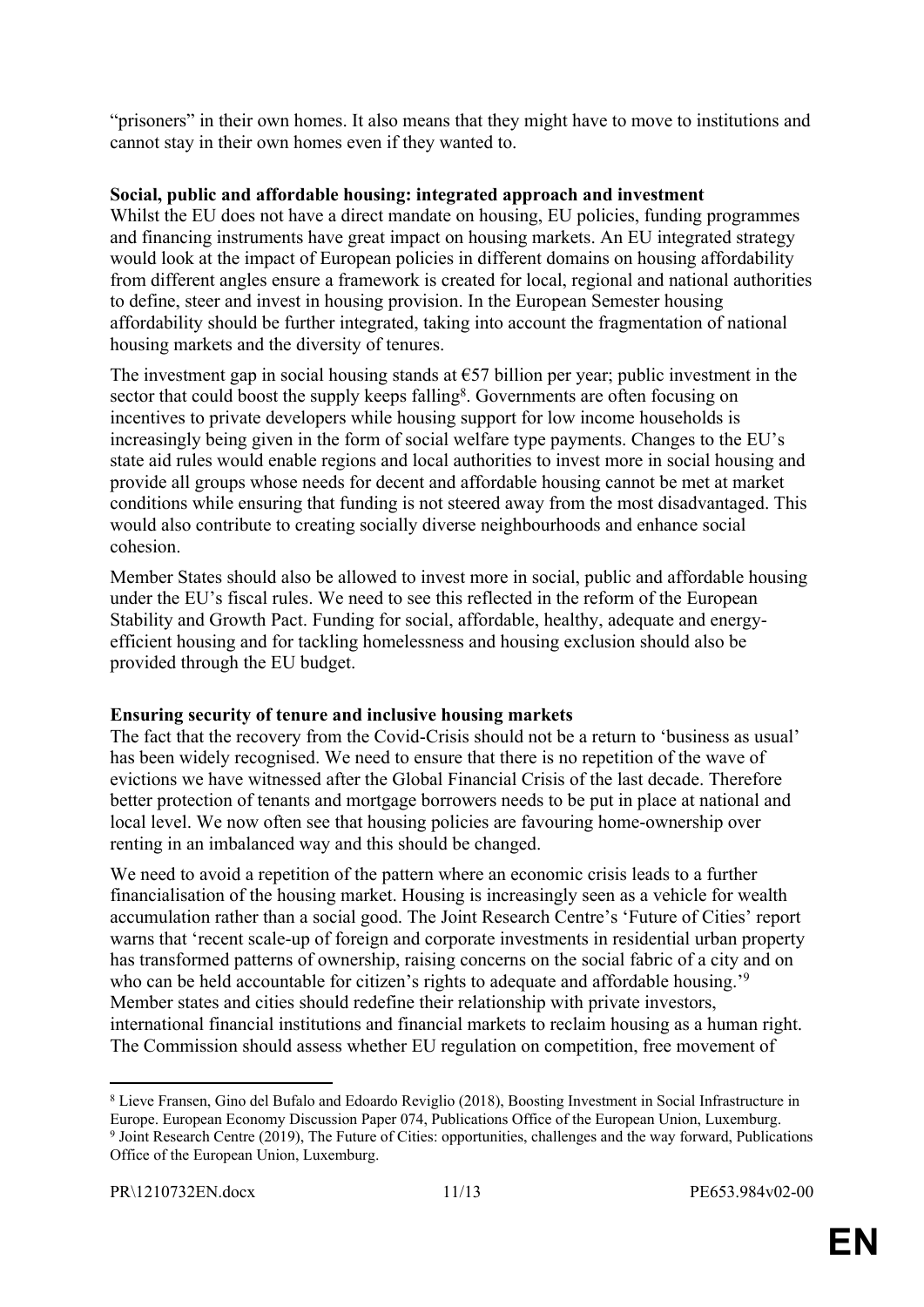capital and provision of services, amongst others, is contributing to the financialisation of the housing market and if needed propose legislative changes to counter it by mid-2021. In addition, transparency on real estate ownership and transactions is vital to prevent distortions in the housing market and to prevent money laundering and tax evasion in this sector.

The expansive growth of short-term holiday rental in cities and popular tourist destinations is extracting housing from the market, driving up prices and has a negative impact on liveability. We want to give cities more control over rentals short term accommodation platforms and ensure that these platforms share information with the cities, respecting data protection rules.

How we organise housing policies and the housing market is one of the areas where a new approach, putting people at the centres and their right to adequate and affordable housing above the market logic, is desperately needed. The rapporteur believes that this report can contribute to putting this new approach in place.